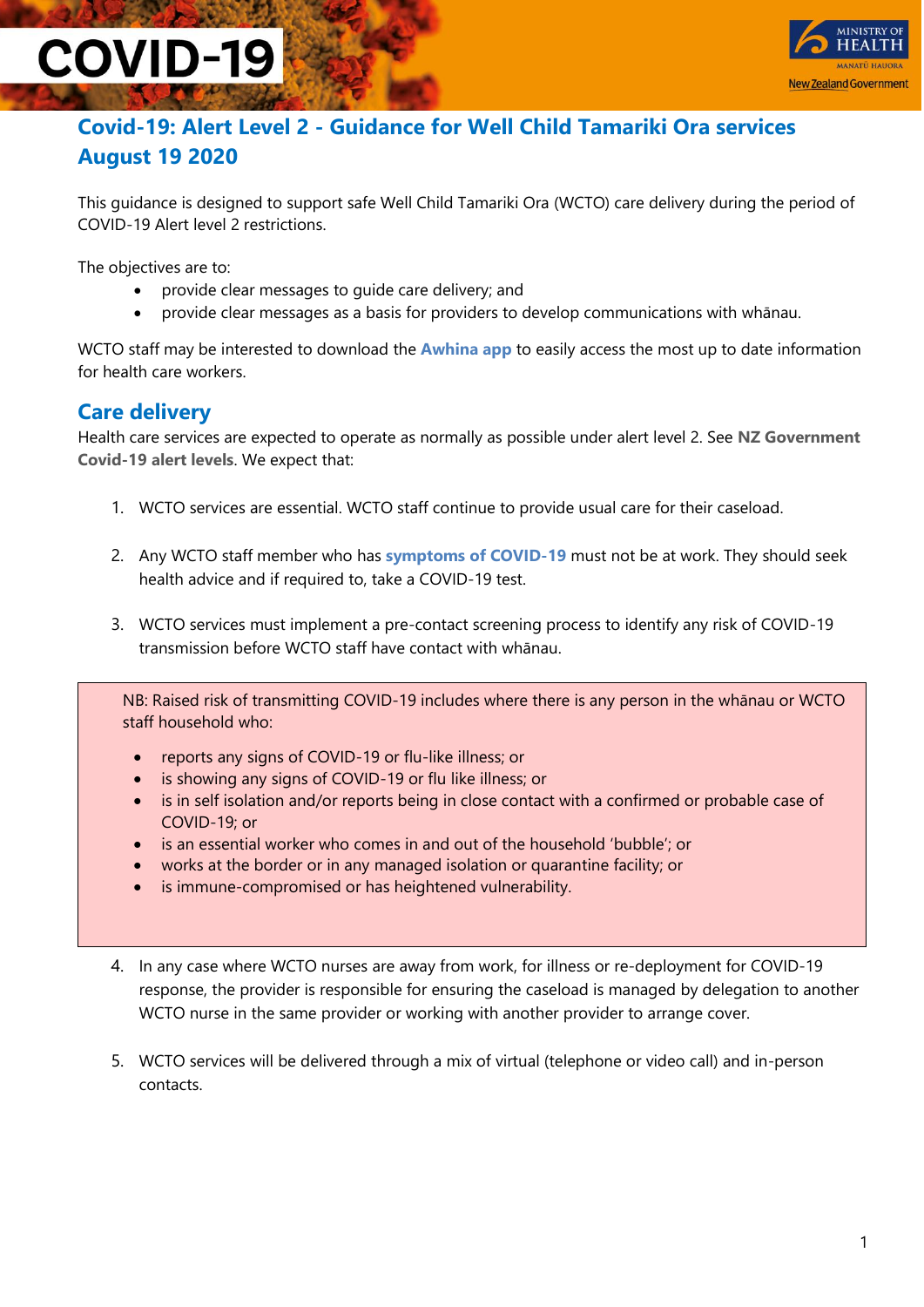### **COVID-19**



- 6. There is ongoing priority for whānau:
	- with pēpi aged between birth and 3 months
	- of Māori and/or Pacific ethnicity
	- that are first time parents
	- are identified by the LMC as having greater needs at referral into the WCTO service.

AND for all whānau where:

- the WCTO nurse or LMC has identified high need
- whānau have older tamariki where the WCTO nurse has assessed high long-term health need or risk to their health and wellbeing.
- 7. Some WCTO assessment activities, including history taking and some screening and universal surveillance enquiry, usually undertaken in a core contact, may be undertaken by telephone or video call.
- 8. The physical assessment and observations required in a core contact will be undertaken in an inperson contact.
- 9. Standard precautions and infection prevention and control practices should be followed at both individual and service level, including hand hygiene, cough and sneeze etiquette, maintaining physical distance of 2 metres, cleaning of high touch areas, equipment and surfaces. Stay home if you are sick and contact your health provider or Healthline for advice. Toys, books and magazines should be removed from waiting rooms and seating arranged to facilitate physical distancing.
- 10. WCTO staff and whānau must use Personal Protective Equipment (PPE) in accordance with **[current](https://www.health.govt.nz/our-work/diseases-and-conditions/covid-19-novel-coronavirus/covid-19-information-specific-audiences/covid-19-personal-protective-equipment-workers)  [Ministry of Health guidelines](https://www.health.govt.nz/our-work/diseases-and-conditions/covid-19-novel-coronavirus/covid-19-information-specific-audiences/covid-19-personal-protective-equipment-workers) an[d Ministry of Health information about masks](https://www.health.govt.nz/our-work/diseases-and-conditions/covid-19-novel-coronavirus/covid-19-health-advice-general-public/covid-19-use-masks-community)**.
- 11. Primary care-giver and pēpi only attend in-person (with one support person permitted only when a primary caregiver requires physical help to carry or handle the pēpi).
- 12. DHBs are responsible for ensuring WCTO providers can access face masks. Services can contact the DHB Portfolio Manager for advice on accessing supplies of masks.

#### **In addition**

- 13. In-person additional contacts are likely to be more suitable for those whānau with high long term need and particularly for any whānau where access to technology is difficult. Virtual contacts may be offered, based on the nurse's judgement, to provide ongoing additional contacts for whānau with high short term need for support, or to monitor the progress of a care plan.
- 14. Decisions about the way contacts are provided will be made in partnership with whānau. Whānau must be provided with options for WCTO contacts that include:
	- in-person in home, clinic or marae
	- virtual contact with in-person contact planned at a time to suit the whānau needs
	- virtual contact only (does not apply for the physical assessments and observations required in core contacts including B4SC).
- 15. Required pre-contact screening for COVID-19 risk provides an opportunity to provide information and advise whānau of the actions they can take if they or anyone in their household is worried they may have COVID-19. Refer whānau to the **[Ministry of Health COVID-19 information page](https://www.health.govt.nz/our-work/diseases-and-conditions/covid-19-novel-coronavirus/covid-19-health-advice-general-public/about-covid-19)**.